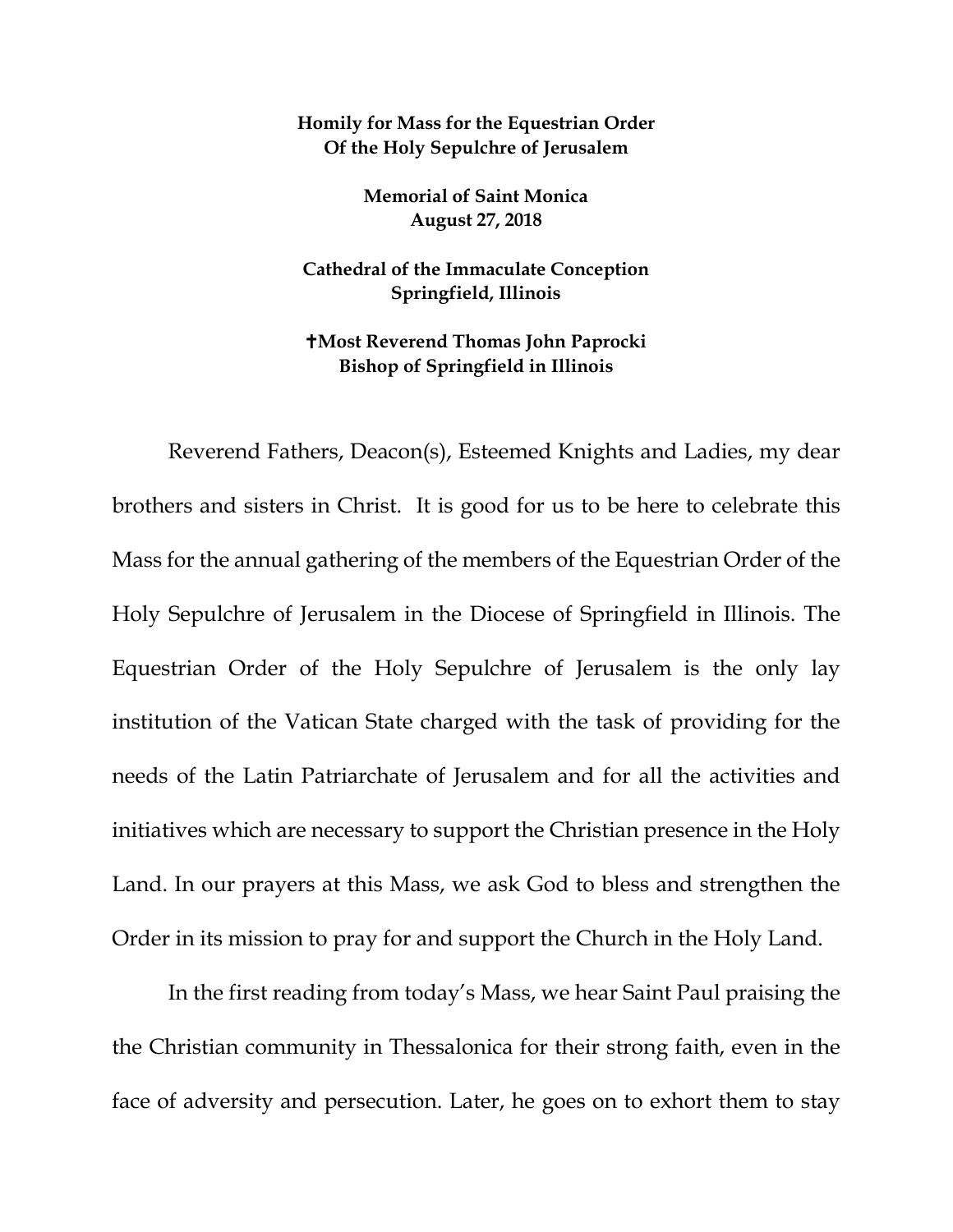strong and so that they might be considered worthy of the kingdom of Heaven.

Today, we celebrate the memorial of Saint Monica, the mother of Saint Augustine. Saint Monica serves as a model of staying strong in faith even in the face of adversity. While the adversity that she faced was not of the same nature as that faced by the early Christians, it was no less real. To put this into perspective, it is helpful to reflect briefly on the life of her son, Saint Augustine, who is most well-known for his conversion from leading a licentious life to being one of the great doctors of the Church. Despite being raised in the Church, it is said that at a young age, Augustine lost both his faith and his innocence. And, rather than pursing holiness of life he gave in to the desires of the flesh. Eventually, at the age of thirty-two, Augustine realized the error of his ways and returned to the Church.

However, as with any sort of change of heart, Saint Augustine's conversion did not occur on his own or in a vacuum devoid of the influence of others. Rather, it occurred through the fervent prayer of his mother, Saint Monica who, heartbroken by her son's actions, dedicated herself to praying for the transformation of her wayward son.